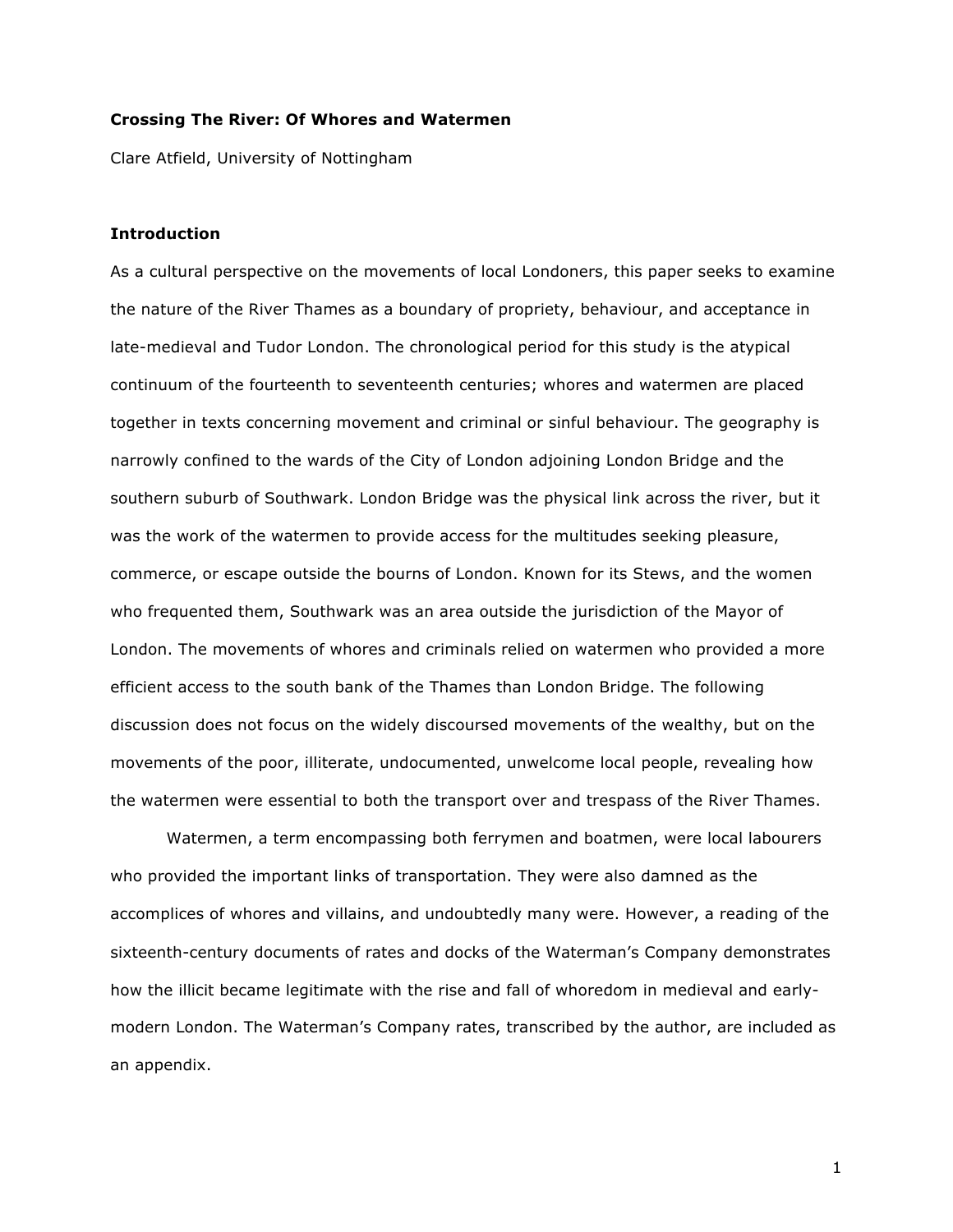The *Liber Albus* (the White Book), a fifteenth-century rulebook, compiles the customs and laws of the City of London, and provides a valuable textual reference for the expected behaviours of London's citizens. Amongst the laws against thieves and whores (courtesans in the Victorian edition by Riley), a declaration on boatmen states:

Of Boatmen: And it is provided, that no boatman shall have his boat moored or standing over the water after sunset; but that they shall have all their boats moored on this side of the river, that so thieves and misdoers may not be carried by them under pain of imprisonment; nor may they carry any man nor woman, either denizens or strangers, unto the Stews, except in daytime, under pain of imprisonment (Riley 1861:242).

Laws are not created without precedence, and not without questions. What was happening in the City and across the River that warranted this restrictive access? Were they trying to solve the problem of trafficking women or fugitives? Did they recognize the issue of only one bridge in the busy metropolis as a limitation on transportation? In a city without a recognized police force until the eighteenth century, how did the civic authorities expect to reinforce the above ordinance? Who used the river, and how? In the course of this study, geography, practice, and people will combine with petitions, permissions, decrees, and regulations to answer these questions.

#### **Bridges and Boats**

The geography of the English capital lends itself to segregation, which was recognized in the control of prostitution. The River Thames, riding tidal to Staines, was not fordable. Here, geography and history collide as the natural landscape changed with human encroachment into, and onto, the River. A ferry once existed near the site of London Bridge (Harrison 2004:64). As London grew in the twelfth century, it became evident that a permanent bridge was necessary. Sources on the building, endowments, upkeep, and maintenance of the Bridge are in the Bridge House archival records, named for the building constructed for the administration of London Bridge. These include primarily deeds on local property and the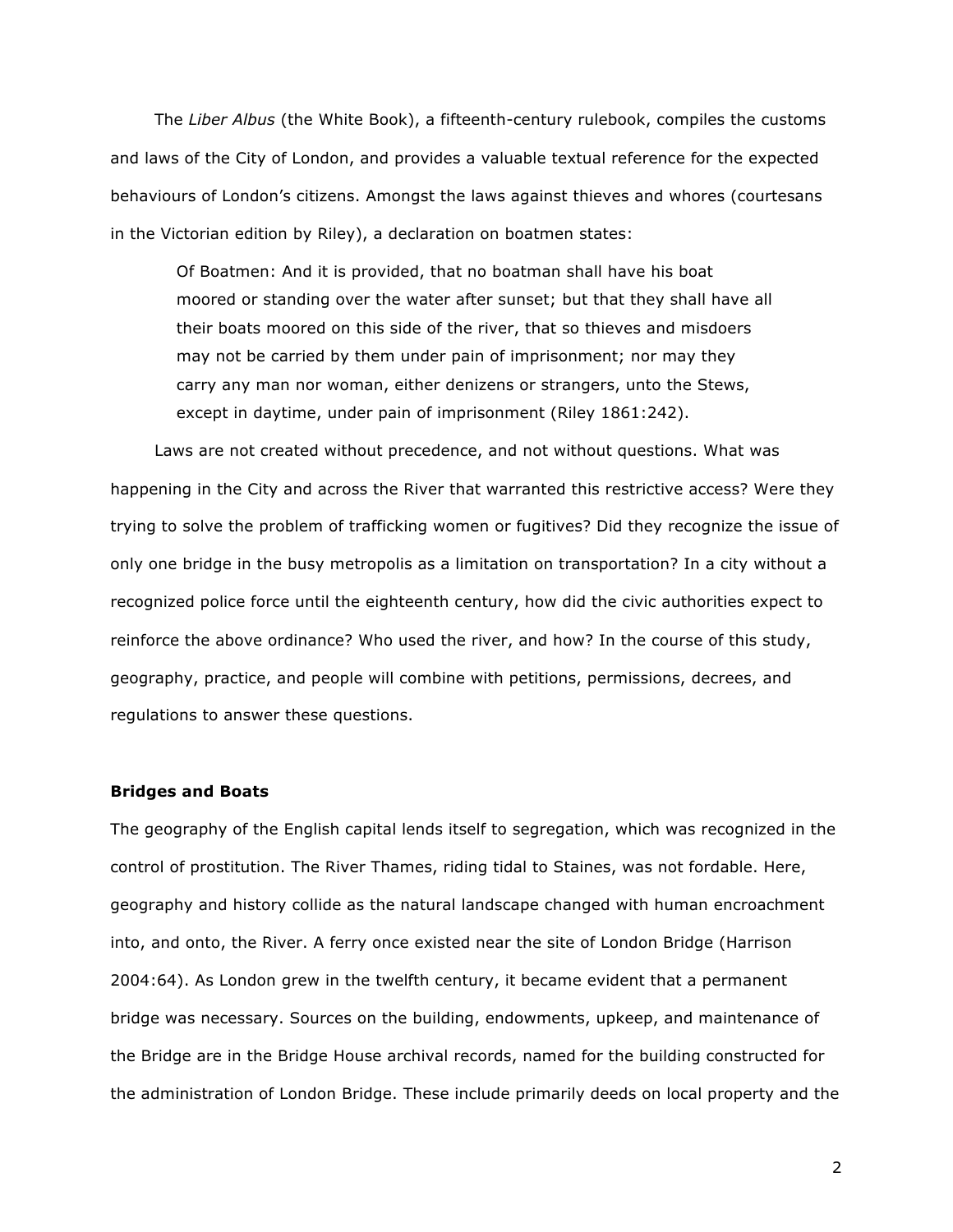income of endowments for the upkeep of the Bridge. They relate little about the boats and ferries that must have been in extensive use on the River. Instead, they establish the occupations and crafts of those living and working on the Bridge.

London Bridge was a ward and a community unto itself. 'With a stone gate at its south end, a tower to the north, and a drawbridge near the middle', the Bridge was a formidable structure with a considerable traffic density. With gates, houses, shops, a chapel, tower, and drawbridge, the busy twenty foot wide structure had only a twelve foot roadway. It would not have been an easy passage from the north to the south banks of the River Thames via the Bridge (Christianson 1987:3-4). However, illustrations of London Bridge do show considerable water traffic, including many smaller craft use for local transportation. Christianson lists John Norden, C. J. Visscher, Wenceslaus Hollar, and Thomas Wyck as sixteenth- and seventeenth-century artists who captured views of London Bridge (Christianson 1987:3).

Though the Bridge had replaced a ferry, small boats – either tidal or wherry – were the preferred vehicles to avoid the bustle of the Bridge. Subterfuge, illicit movements, and fugitive escapes via the Bridge would not have been as easy as coercing the waterman into crossing the River at night. Boats were the vehicles for whores and their clients and for criminals who sought sanctuary, official or otherwise, on the southern shore of the Thames, away from the laws and jurisdiction of London. Early in the history of suburban whoredom, watermen were firmly associated with the traffic of sin and villainy.

The above quotation on boatmen demonstrates the complexities that arise from the lack of permanent ferries on the Thames in the centre of late medieval London. Having only two means to navigate the river, Londoners were limited to using the Old Bridge or water transportation. Significantly, due to the tides, there were no medieval ferries or another bridge on the Thames below Kingston until the eighteenth century when Putney Bridge was built in 1729 when the 'technical progress' of the Industrial Revolution enabled this to happen (Harrison 2004:151).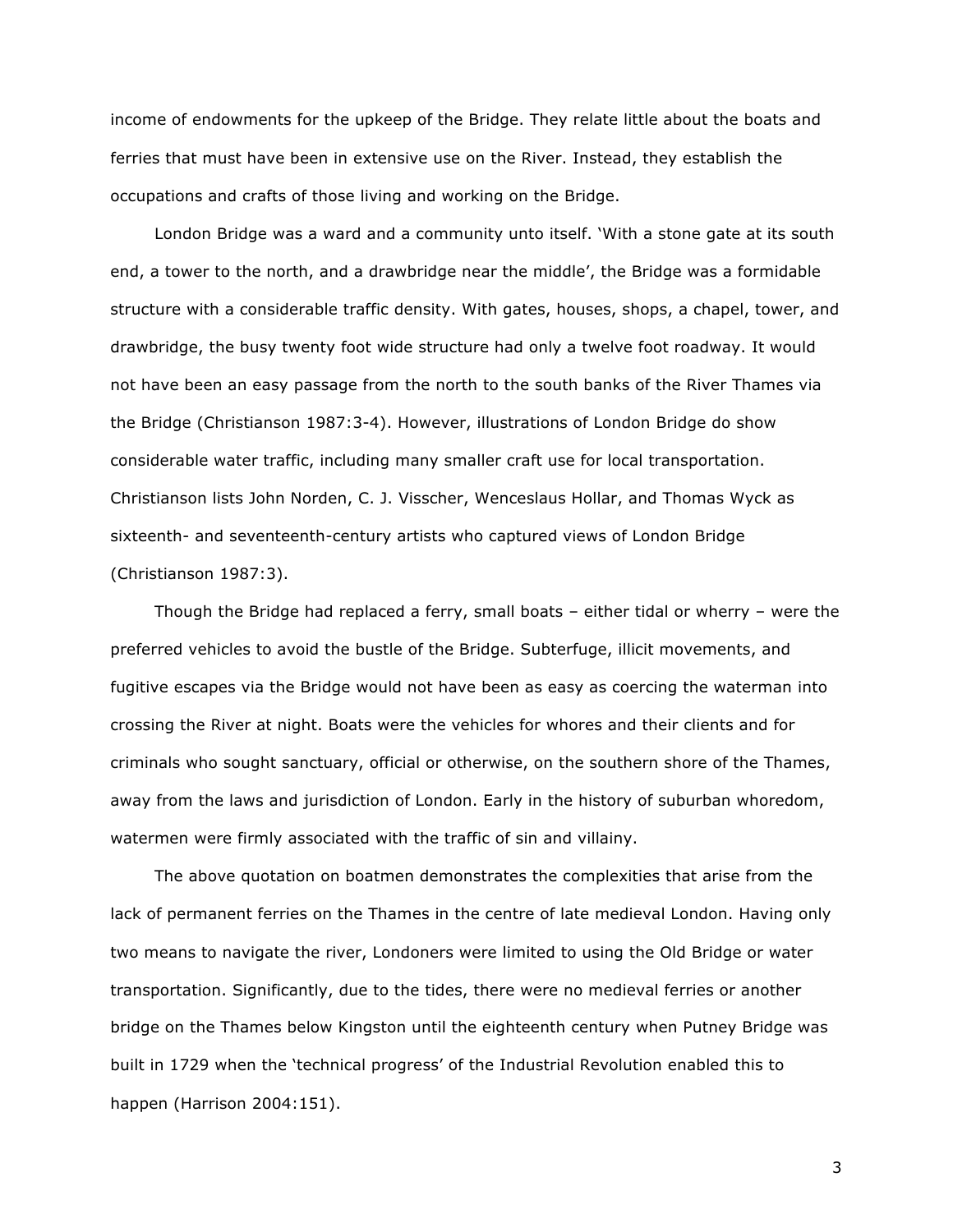In comparison to the ferries, boatmen were not fixed by one point. By the midsixteenth century, the Watermen's Company had established fixed fares for passengers on different types of watercraft. The records are invaluable not only for the rates listed, but also for the landing sites. For example, Pepper Alley, in Southwark, was adjacent to west of London Bridge. Landing sites were spots along the riverside where piers or wharves were built to accommodate the transfer of persons or goods to the watercraft. From the Watermen's Company records, known landings included: Paul's Wharf, St. Katherine's, Purflete, Kingston, Gravesend, Windsor, Woolwich, Grays Thorock, Raynam, Greenwich, Whitehall, Westminster, Limehouse, the Three Cranes, Pepper Alley, Queenhithe, Paris Garden, Blackfriers, Whitefriers, Temple Bridge, Chelsea, Putney, Fulham, Cheswick, Richmond, Hampton Court, Toddington, and Sheperton.

### **Watermen**

Watermen did not leave a significant mark on history. There is little by way of archaeological or documentary evidence for these occupations. The fabric of boats themselves have been discussed with examinations of transportation, however, the historiography of watermen is very limited. Ferrymen and boatmen were different creatures, though they served the same purpose. Boatmen used small water craft for local travel between docks on both banks of the Thames. Ferries were flat barges fixed between two points on either side of a river and used ropes or chains, pulled manually or by horses, to move people and goods across the waterway.

In the seventeenth century, a legend concerning the last London ferryman on the Thames had evolved and was printed in 1637. *The True History of the Life and Sudden Death of old John Overs, the rich Ferry-man of London*, provides a history for the disappearance of Thames ferries, the building of London Bridge, and foundation of St. Mary Overie's Church, Southwark. Unfortunately, the reliability of the narrative is clouded by its overt religious morals on covetousness, greed, and avarice. The story relates that miserly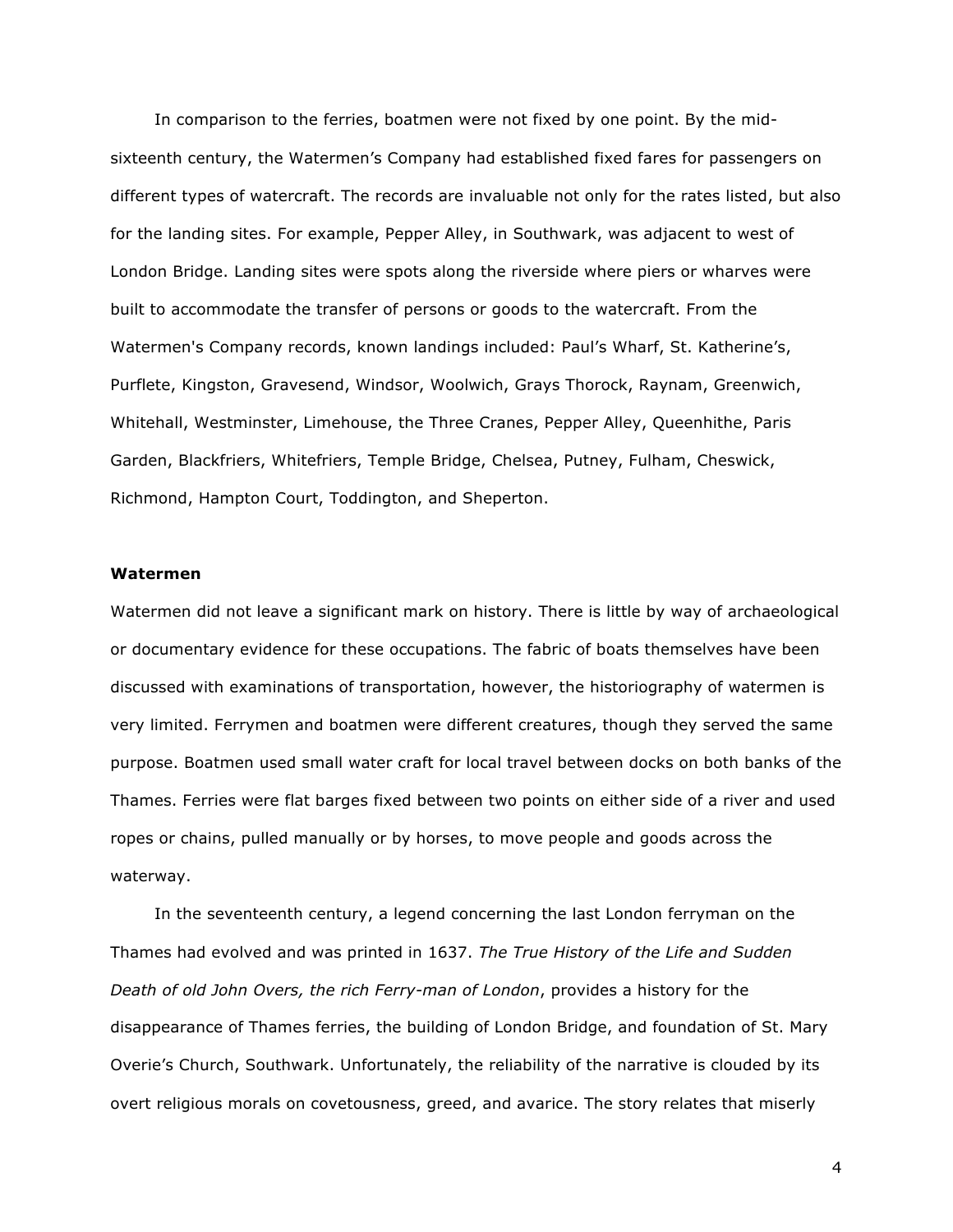John Overs died while faking his own death as a means to save a few pennies on food for the day of his mourning. His daughter, Mary, inherited his substantial estate earned from the ferry, but gave property, income, and her name to found the Southwark church of St. Mary Overy and the building of London Bridge. The narrator takes the opportunity to give a history of 'the foundation, the building, the antiquity, and some remarkable accidents that have happened upon the same' (Anon 1637:16). For veracity, the narrator names Bartholomew Linsted, the last Prior of St. Mary Overy, as the source of the true history. According to the Prior, a ferry had been 'kept in place where the Bridge is now builded[sic]' (Anon 1637:17). The church still exists, but no sources confirm the existence of the Prior. Though without historical substance, the legends give insight into London's self-awareness of the loss of the ferries, the development of the Bridge, and the mayorial attempt to regulate the misbehaviours of others through the restriction of the watermen. The Puritanical offences of a spend-thrift miser had replaced aiding and abetting of thieves and whores. The south bank provided a space for activities unwelcome in the City.

#### **The Southbank**

The presence of the Bridge from the early thirteenth century (it was completed in 1209 after 33 years of work) probably fostered the growth of Southwark, a suburb on the Southbank that supplied the City of London with employees, goods, and services. It consisted of the Guildable Manor (the vicinity surrounding the bridgehead) with Winchester Palace in the western Manor of the Clink and Paris Garden beyond, and to the east was St. Thomas' Hospital in Great Liberty and Bermondsey to the east of it. In the sixteenth century, what is now Borough High Street was known as Long Southwark (Carlin 1966:22, 39). The south bank, unlike today, did not have an embankment, but was a marshland, suited for the maintenance of ponds, and the plenitude of fresh water was used by the bathhouses. During the fourteenth century two industries arose on the Bishop of Winchester's manor: fishponds and bathhouses, both known as 'stews' (Carlin 1996:49). By the end of the fourteenth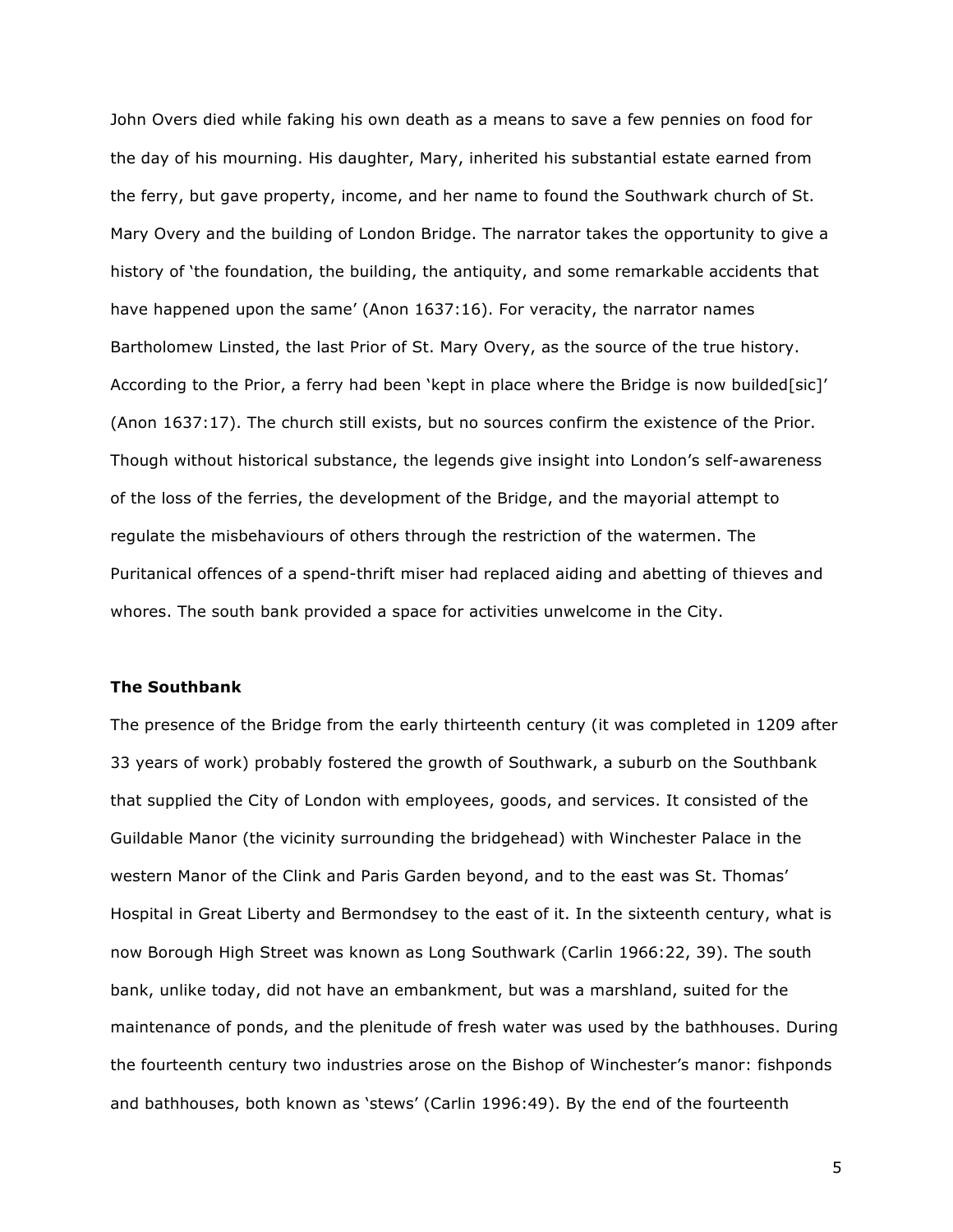century the word 'stews' has lost its meaning of fishponds and bathhouses and had become synonymous with brothels. It was appropriated in popular literature, as demonstrated by the poetry of William Langland.

Right so Piers the Plowman Peyneth hym to tilye As wel for a wastour And wenches of the stewes (Wright 1856: Passus xix, l. 430-433)

The date of the poem (c.1360-1390) fits with Carlin's date of the fourteenth century as the naissance of the Stews as a location of human geography rather than the site of fishponds and bathhouses. As a consequence of both the human and physical geography of the Southbank, Southwark was given the epithet of the Stews.

A map drawn of Southwark in c.1542 (London, Public Record Office MS MPC 64), when paired with Carlin's work, pinpoints two features that concern Southwark's whoredom: the local streets and local public houses. Outside the mayoral jurisdiction of London and the town's restrictions on whores and brothels, bathhouses could extend their services without much interference.

Jurisdictional control was in the hands of the bishop of Winchester, who had ecclesiastical authority over the whole area and held particular interest in the Stews: the successive bishops rented properties of brothel owners or individual 'single women' (Karras 1996:41-42), and this interest gave rise to the local term for whores as Winchester's Geese.

The River brought travellers from Europe, and further afield to London, but also from the local area. People were 'drawn by the royal court, the law courts, parliament, the international port and marketplace, and all the miscellaneous enticements of the metropolis' (Carlin 1996:196). One illustration of London Bridge by John Norden (c.1600) depicts the heads of public enemies atop spikes on the gatehouse. The visual presence of the consequence of crime at the entrance to the capital was an attempt to reinforce the position of power that city fathers had over its citizenry. By restricting the movements of people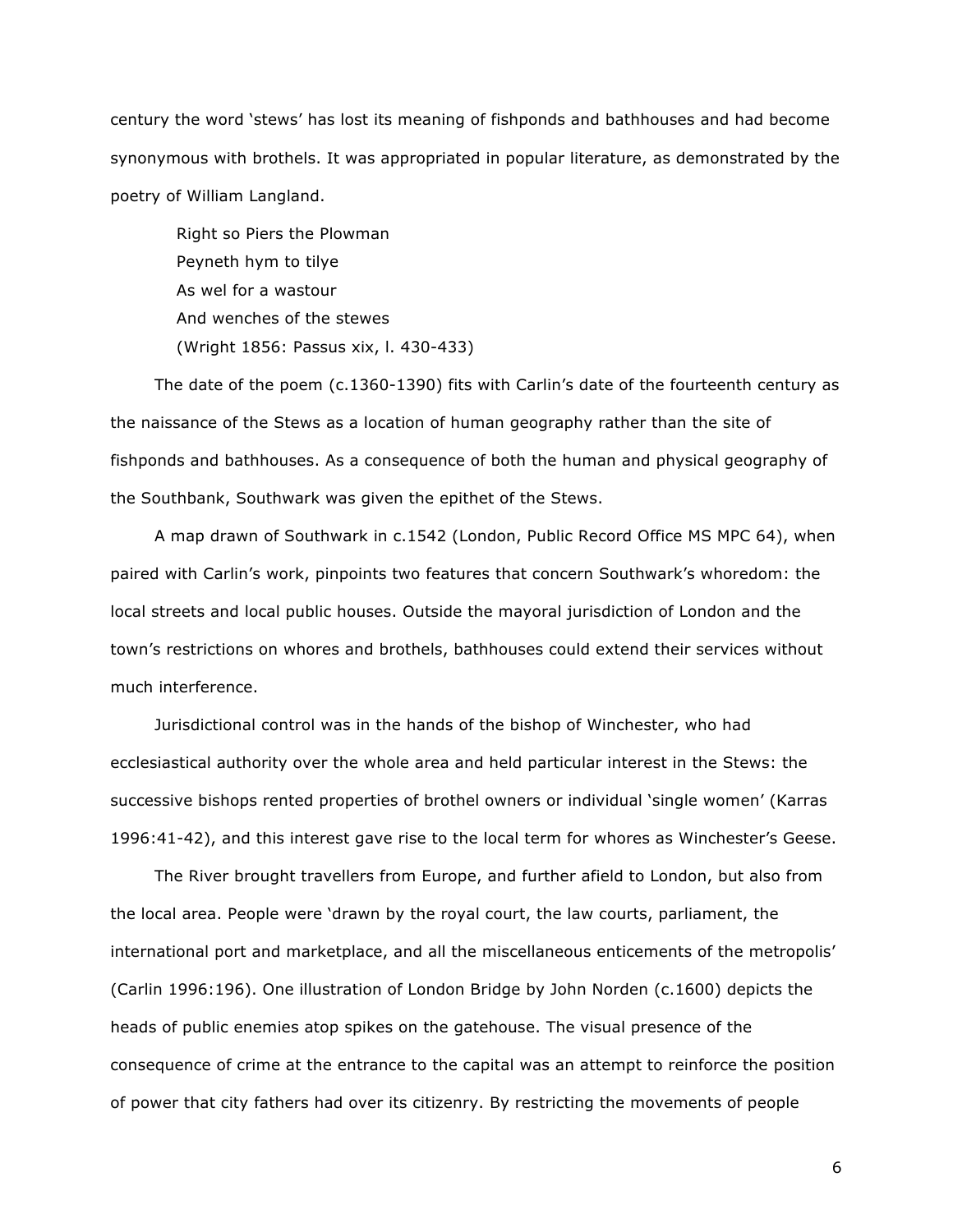across the Thames through the control of river and bridge traffic, the secular authorities were able to present a front of competent control over potential threats to the City. The area had a reputation for the filth and stench of misbehaviour and noisome activity. It was the home of dyers, launderers, brewers, boatmen, fishmongers, net and rope makers, sailors; all those who used the water of the Thames occupationally. It was the centre of the smelliest, dirtiest occupations in medieval life such as lyme-burning, salt-petre-making, tanning, and fulling (Carlin 1996:178, 254). And, not unpredictably, Southwark became synonymous with the morally dubious. An examination of several texts demonstrates how easily Londoners undermined the city authorities.

Extensive numbers of wealthy travellers were motivated to journey for political, religious, or social reasons. By far, these were the legitimate, the safe, the innocuous, and the clean reasons to travel. Pilgrimage, court sessions, pleasure/boredom, visiting, and shopping probably brought multitudes of nobility, gentry, and the well-heeled into London. If, however, they missed curfew, they had to remain outside the City until the morning. Coming from the south, Southwark's many inns, taverns, and entertainments, some more, or less, reputable, accommodated and occupied visitors.

Public houses – taverns, inns, and hostels – do not appear to have bourn distinguishing marks; most had rooms, rented by negotiation. There was little to differentiate the honest tavern or alehouse from a brothel. Bawds – pimps – were frequently witnessed 'at the sign' of various taverns, with such names as the Rose, the Fleur de Lyse, the Bull, the Tower, the Bell (Karras 1996:52, 60, 99). The names do not give these public houses away as bawdy houses, but their location does. The Fleur de Lyse and the Bell were found in the triangle of land between Love Lane, Maiden Lane, and the south bank of the Thames (map in Carlin 1996:27). From the thirteenth century, the brothels and taverns drew men and women looking for pleasure or work (Carlin 1996:211). In a self-perpetuating cycle, whores solicited in taverns and men went there to look for them (Martin 2001:66-67).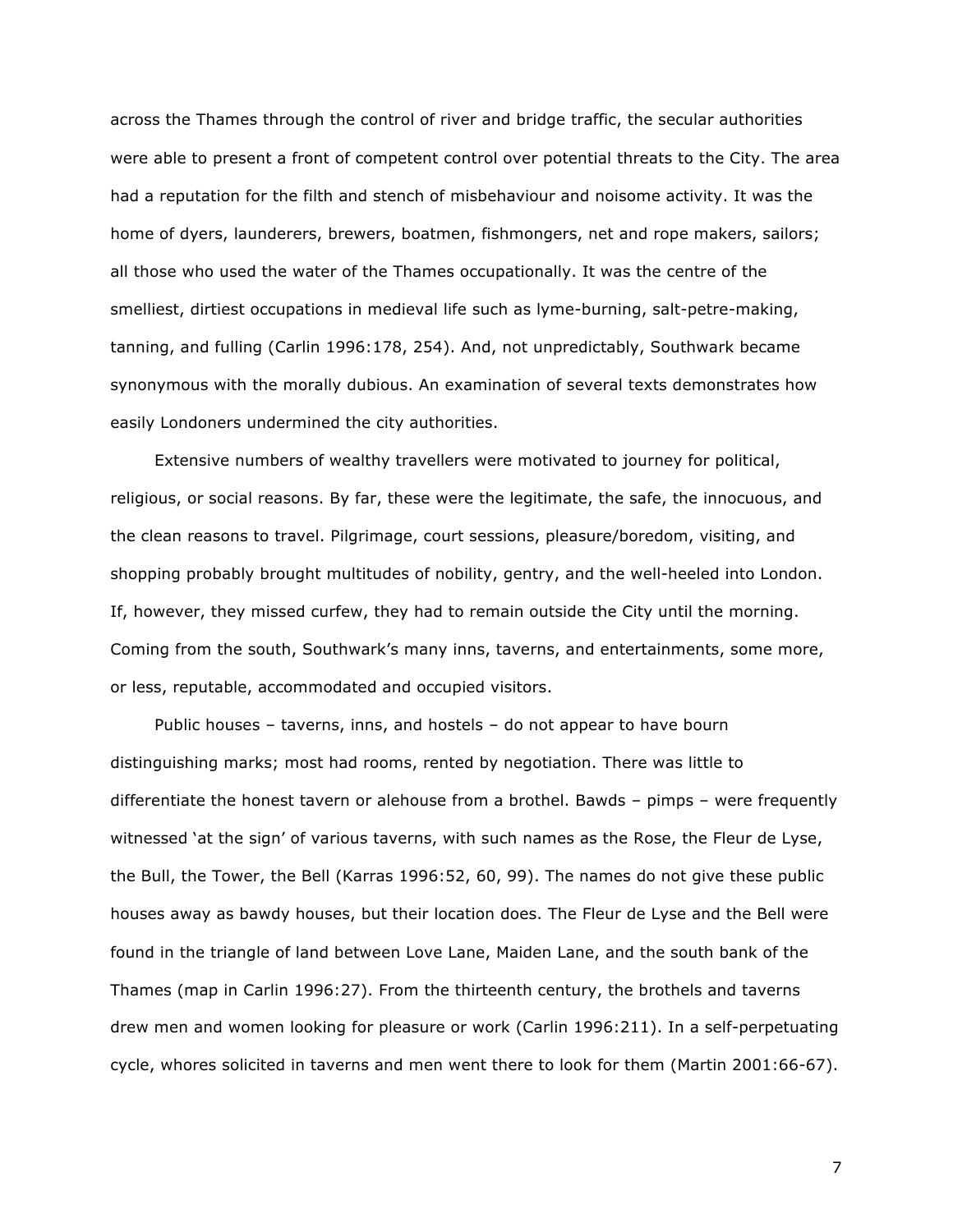As the City continued to grow in the sixteenth century, new amusements drew the crowds of London. Prostitution was criminalized in the 1550s and theatres, dog pits, and bear baiting replaced whoredom as prostitutes were forced underground and into a prosecuted position in the new state. The newly emerging theatres, bear gardens, and dog pits provided other pursuits for those who could afford the time and little money necessary. One such example happened within a year or two of the dissolution of the monasteries when 'complaints were made in the manor court of Southwark that Sir Anthony Browne had opened a public bowling green in the close and was allowing gambling there' (Roberts and Godfrey 1950:43).

#### **Laundresses, Prostitutes and Criminals**

Sin and putrescence are joint in the Old English word *hore* meaning 'dirt, filth, defilement, foulness' (OED 1989). Though this meaning was in use a few centuries before the recording of 'whore', the two terms appear as cognates from the twelfth century. In London, 1494, Cecily Clerk was accused as 'a strong hor of her tong', a conflation of spelling, 'loose speech and sexual misbehavior [sic]' (McSheffry 1998:271). The two terms inform the connection between malodour and the olfactory description of common occupations and common women.

A personification of the above combination, the laundress was a figure of movement, cleanliness, and sexual misbehaviour, making her an obvious target for legislation and degradation. While the inclusion of laundresses may seem incongruous in this context, washerwomen were regularly affiliated with prostitution. The laundress is a figure who represents how movements – in particular those of women, and more so of poor women – were controlled and restricted. By necessity, her occupation brought her in contact with water, and having access to the Thames made her conspicuous. It was not only for alliteration that the words 'lecherie' and 'lauendere' so often deemed to be synonymous (Rawcliffe 2009:157-158). 'Both the prostitute and the laundress had some connection with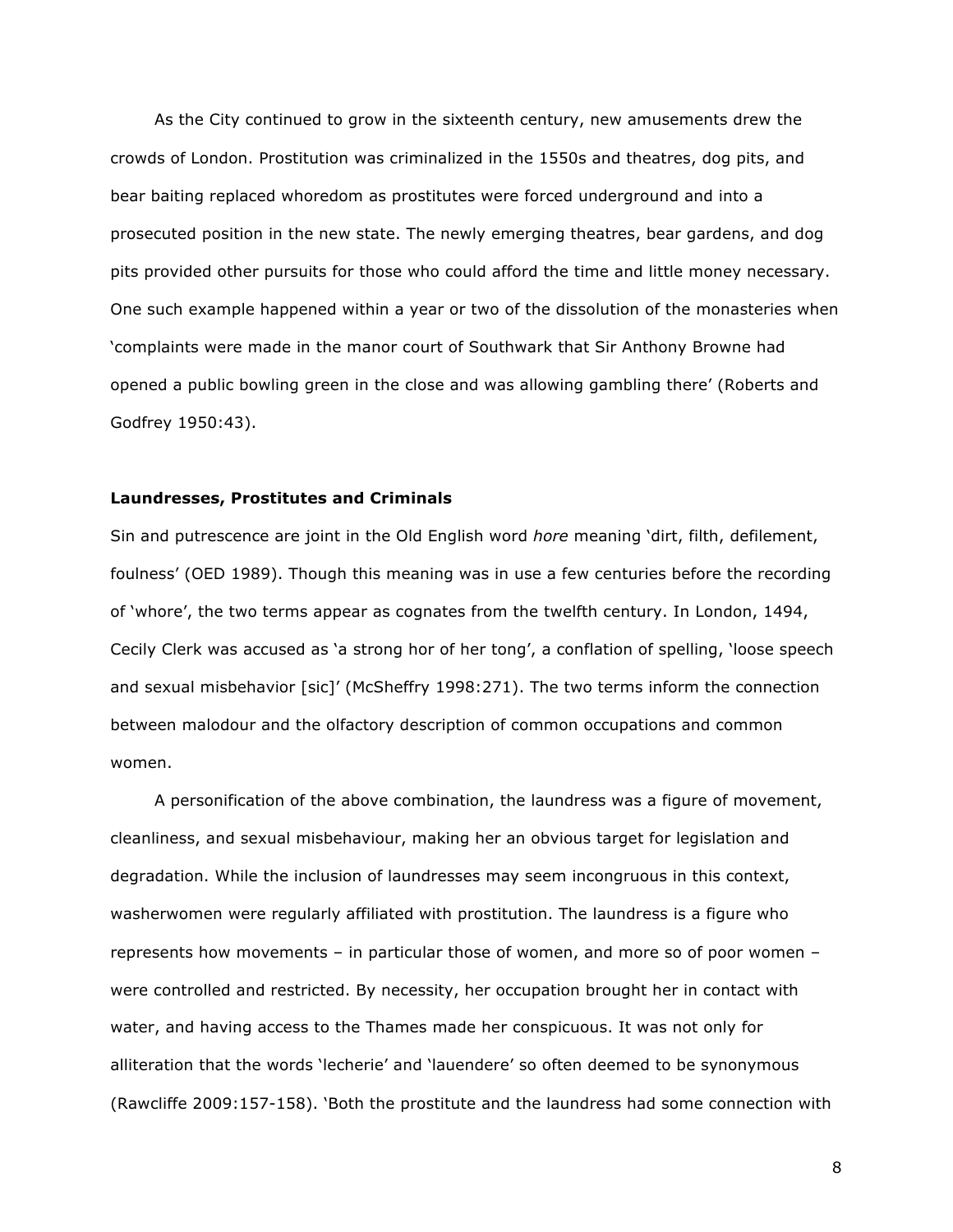filth, but laundresses most likely acquired a reputation for prostitution because they were among the few women who frequently came and went from all-male households' (Karras 1996:54).

The language of whoredom entered respectable literature. Geoffrey Chaucer replaced *meretrix* (whore) with *lavendere* (washerwoman) when requoting Dante in his poem *The Legend of Good Women*: 'Envie ys lavendere of the court alway' (Higgins 1995:119). The nexus of soiled linen, washing, and whoredom transfers from the prostitute to the laundress with ease. Medieval towns frequently 'set aside particular places where clothes might be washed, and, in some cases, erected shelters for the storage of tubs and other basic equipment ... at 'le levenderebrigge' on the Thames in London [or] on marginal or contested land' (Rawcliffe 2009:154). One fifteenth-century ordinance demonstrates the customary rights of access, the restrictions of movement, and the use of the Thames by workingclasses people like laundresses:

[...] many persons dwelling in the City and the suburbs of London, more consulting and attending to their private profit and advantage than to the common good and convenience, do hold certain wharves and stairs on the bank of the Thames, […] without having any licence, or paying any thing to the community for the same; […] these persons do make new customs and imposts upon the poor common people, who time out of mind have there fetched and taken up their water, and washed their clothes, […] and demanding and taking from such as resort thereto, from some one halfpenny, and from others one penny, two, or more, by the quarter, to the great injury of all the commonalty, […] no person who dwells on the bank of the Thames, or other person whatsoever, having or holding any wharf or stair, situate or encroaching upon the common soil, to which there has been, or been accustomed to be, common resort of the people heretofore for such needs as aforesaid, shall from henceforth disturb, hinder, or molest, any one in fetching, drawing, and taking water, or in beating and washing their clothes, or in doing and executing other reasonable things and needs there; or shall demand or take, privily or openly, from any person any manner of sum or piece of money, […] on pain of imprisonment,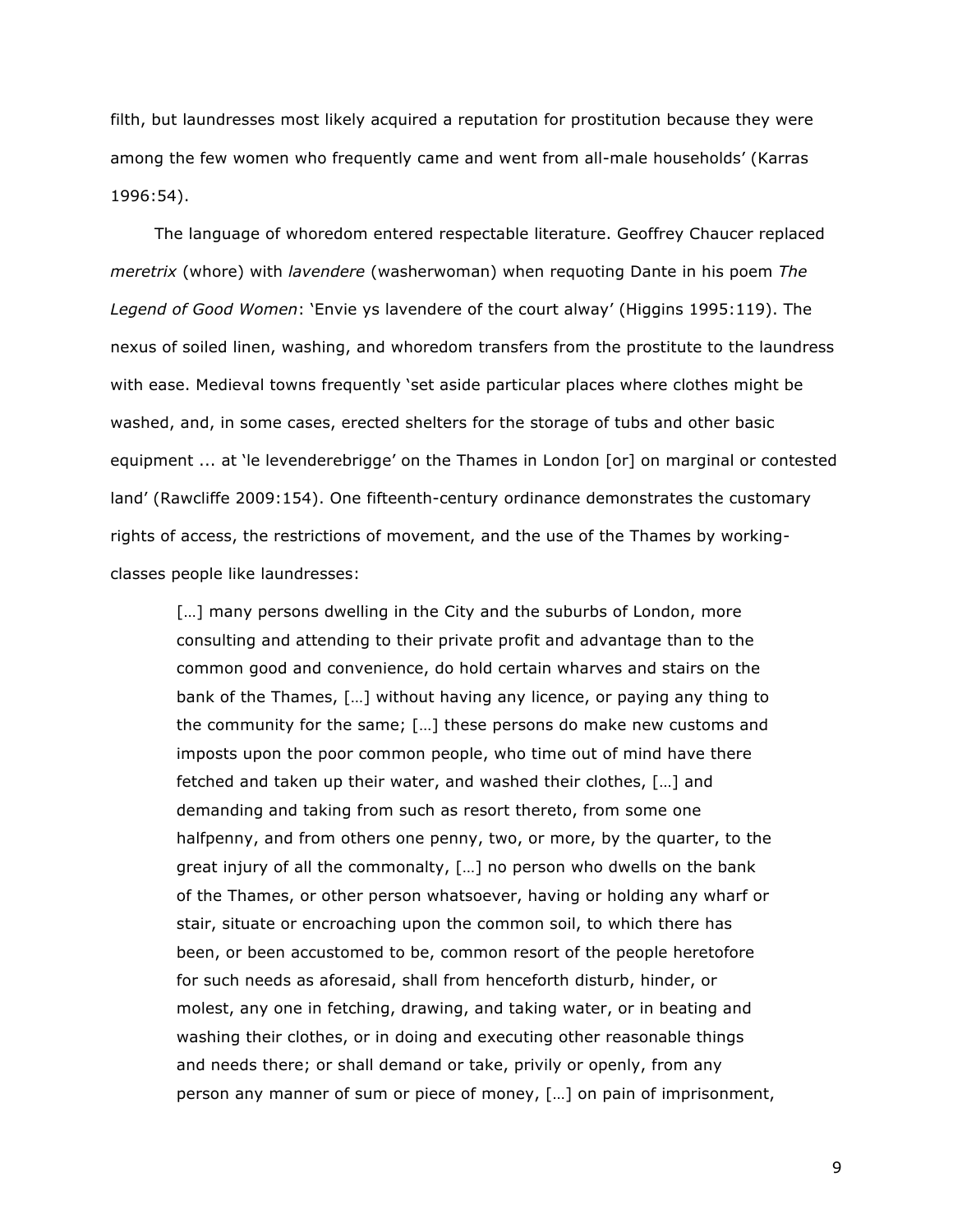and of making fine, at the discretion of the Mayor and Aldermen, every time that he who has or holds any such wharf or stair shall be lawfully convicted of having done to the contrary hereof (Riley 1868: Letter-Book I. fol. cxciii).

Written in 1417, this legislation affirmed the traditional rights of the poor, but also those who needed the river water for their occupations, like the laundresses. Such written documentation on access informs how movement to and around the Thames was closely guarded. Ironically, the ordinance on forbidding the exclusive rights to the River is included between one on the abolition of the stews and one preventing tenants of 'evil and vicious life', a euphemism for whoredom. While the regulations were put in place for the benefit of 'the poor common people', it was a supplement to the authorities' attempt of 1321 to restrict movements and access to the River by less salubrious types:

And that no ship or boat shall moor or lie to at night, elsewhere than in the hythes of Billyngesgate and Queen Hythe, from sunset, namely, to sunrise. And that two good and strong boats shall be provided on the Thames at night, with armed men, on the one side of London Bridge, towards the West, and two boats on the other side, towards the East; so as to guard the water by night, and watch that no one may enter this part of the City to do mischief; and, if they see peril, to warn the people of those Wards which are keeping guard upon the water (Riley 1868: Letter-Book E. fol. cxix).

Despite the reputation of the Stews, Southwark provided accommodation for countless travellers journeying south of London, or to the ports of the coast. *The Paston Letters* provide a comparison of further details of accommodation sought by the gentle family or their associates when travelling to London. One J. Payn specified 'The Whyte Harte' in 'Suthewerk' when he wrote to John Paston in 1465 informing Paston of his new 'raiments' (Davis 1976:314). Henry Windsor recommended the Boar's Head in Bankside to John Paston (Davis 1976:175) and evidently, there was nothing to detract from the Boar's Head at the time of writing in the summer of 1458. By nature, not all inns could have been dishonest, however, one could perhaps surmise that additional services provided at the Southwark inns were not worth the paper and ink to mention them. As with the public houses mentioned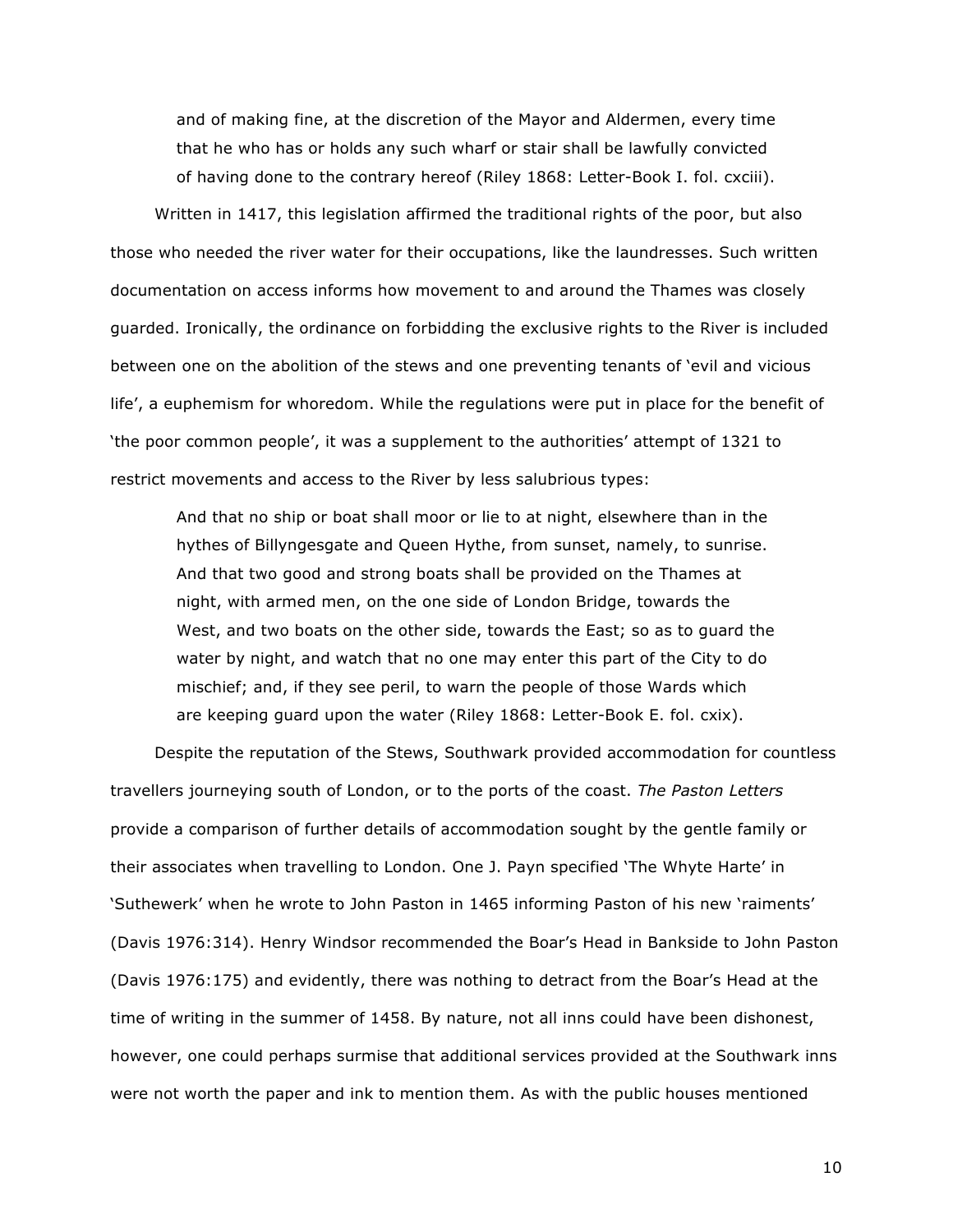above, the location of the White Hart and The Boar's Head were amongst the low houses on Long Southwark.

A local clientele alone could not sustain Southwark's Stews. There were just too many whores. The clients for the brothels could not all have come primarily from Southwark, or even Surrey, but would have come from London and abroad via boat or bridge. Male travellers who came to London for the legitimate reasons of the courts and markets could combine business with an illicit side trip to Southwark for the pleasures it afforded. The Stews developed in response to the demands made by so many travellers to London, particularly the 'alien' merchants and sailors who went through the medieval port (Goldberg 1999:184). The River Thames, initially providing a boundary to prostitution, had become a conduit for clients and whores.

A petition to the Bishop of Winchester, William Waynflete, demonstrates how permeable the boundary of the Thames was to the trafficking of naïve women, a source of new whores to the Stews. In 1473-4, Elyn Boteler wrote a letter petitioning for her release from Winchester's prison. She describes that her current circumstances, in the Bishop's prison, were not of her own fault. Through the kind reference of a woman, Elyn was encouraged into domestic service for Thomas Bowde. He brought her to the riverside and by boat they arrived at his house in the Stews. Bowde's name is not dissimilar to 'bawd' and in his home, 'there he wold have compelled her to do such service as his other servauntez done there, but this she utterly refused to do, and had lever dye then to be of that disposicion' (Carlin 1996:223). Bowde took out an action of trespass when she protested, putting poor Elyn into debt, and into prison. There are no records of the subsequent events. The boat that brought the abused Elyn Boteler to the Stews of Southwark would have been identical to the wherries bringing clients south across the river and whores north. One Thomas Togood was also indicted for recruiting women by offering them domestic positions 'to become his servants, and to have been common within his house at the Stews' (Carlin 1996:223).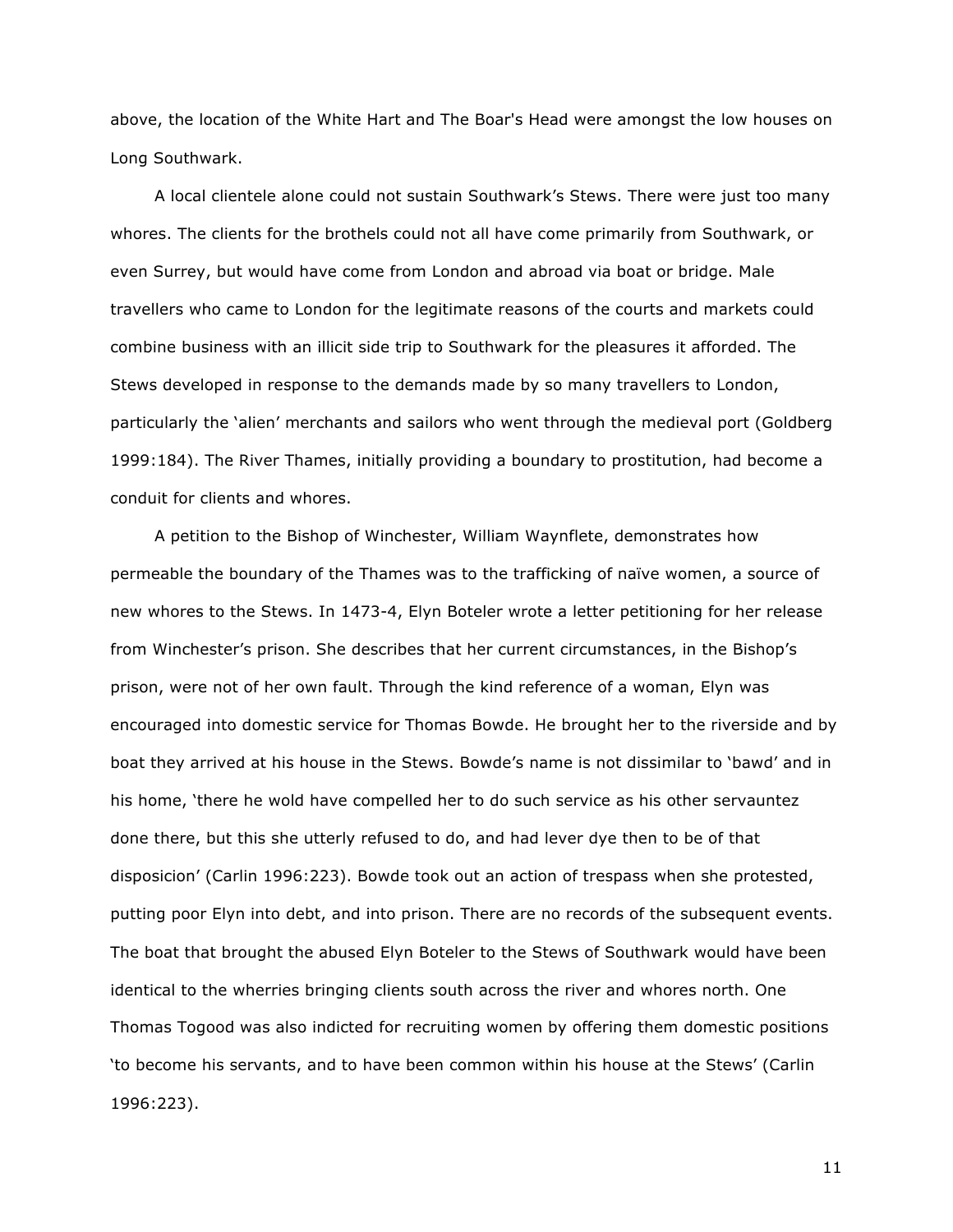This trafficking was just one reason that Stew holders were banned from owning boats. Ruth Mazo Karras suggests that it was also to protect the customer from inflated prices (Karras 1996:40). Whatever the reason, the same boatmen would have brought felons and criminals, and anyone else seeking sanctuary, to Southwark.

In 1339, 'two boatmen stood before the court of aldermen for allegedly rowing *diversos malefactors et pacis domini regis perturbatores* across the Thames at night – probably to Southwark, where the most notorious brothels in England beckoned' (Rexroth 2007:47). These 'diverse evildoers and disturbers of the king's peace' were frequently associated with the stews of the south bank, where women would harbour their men and their goods. 'Women are, then as now, in a particularly vulnerable position to become receivers, for they most often welcome into their homes felonious husbands, lovers, and children along with their stolen goods' (Hanawalt 1974:261). Receiving and harbouring were demonstrably female felonies associated with criminal movements, as the invitation into the home was an attempt to protect the criminal from persecution.

More effective legal sanctuary could be found in churches. Westminster and the City were both known to have places of sanctuary (Carlin 1996:116), but the sanctuary of the Paris Garden liberty of Southwark provided an additional bonus: it was outside of the limits, and therefore the jurisdiction, the Mayor of London. By crossing the River, any person wishing to escape persecution in the City could be free after a year and a day. The law that was initially for runaway serfs became the loophole of thieves and murders.

The association between criminality and prostitution is found reiterated in the records detailing of the freedoms of sanctuary offered by the Hospitallers in Paris Garden churches. The regulations of the Hospitallers for any misbehaviour are particularly interesting as they reinforce the affiliation of whoredom with criminality and the movements of fugitives. These regulations, drawn up in 1420, laid down that individuals seeking sanctuary should register their name and reason, and pay the 6d fee. Penalties were laid on anyone found entertaining whores within the liberty, consisting of a fine of 6s 8d and the loss of the privilege of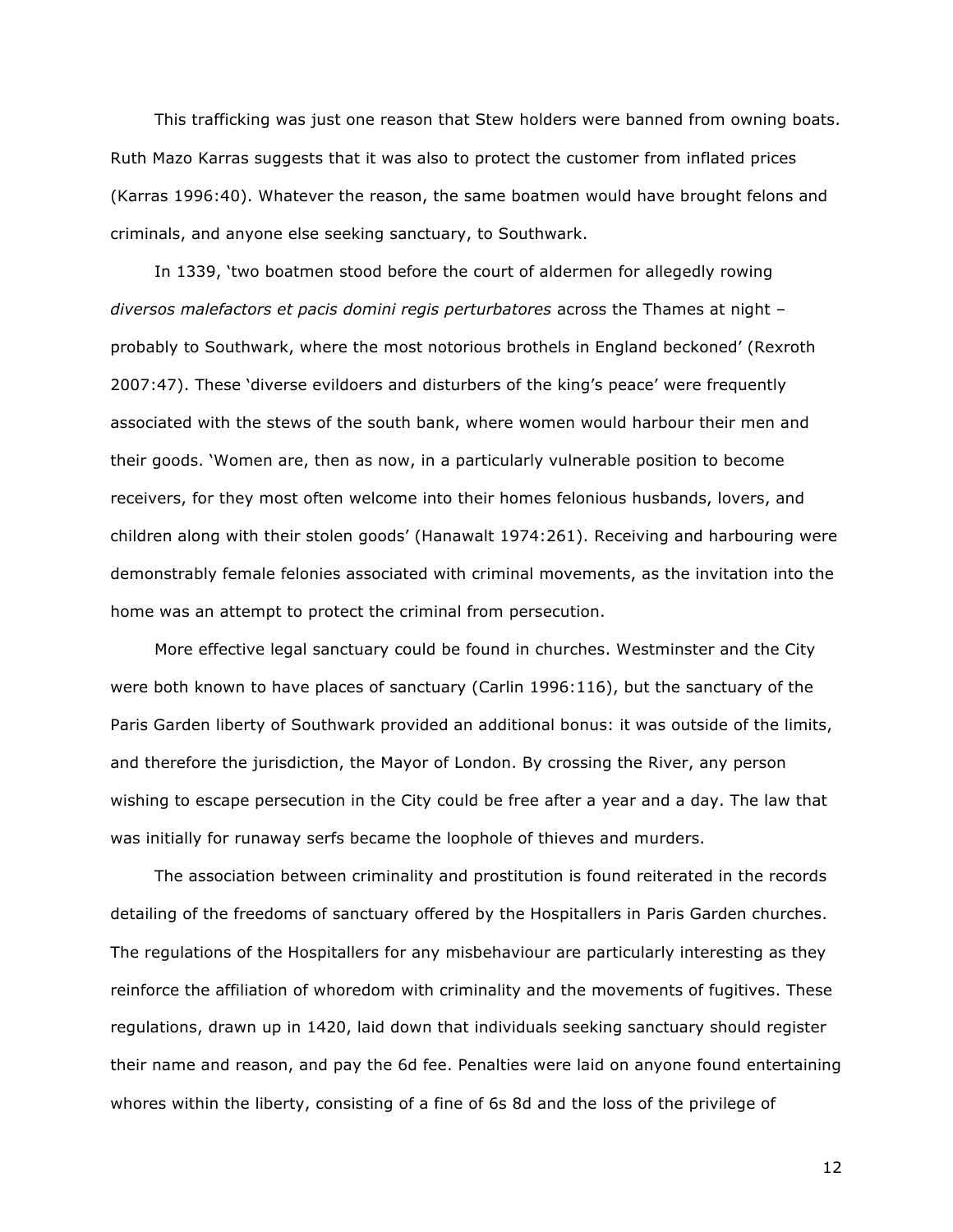sanctuary (Carlin 1996:114-115). There are no accounts of how often this happened. Sanctuary, like many of ecclesiastical institutions, collapsed with the dissolution of the monasteries. 'Permanent sanctuary survived for four more years, though the legislation of 1536 pruned its privileges, required fugitives to wear badges for identification, and imposed curfews' (Kaufman 1984:468).

The life of one *diverso malefactor* has been reconstructed from several Southwark documents (Carlin 1996:250). The career of Robert Allen 'llustrates how Southwark's inns, drinking-houses, prisons, and brothels formed a fertile matrix for criminal activity'. He began as a stable-boy in 1529, when theft lead to imprisonment in the Marshalsea, before keeping a 'bawdy house for thieves and masterless men'. Eight years later he assaulted the wife of a man called Harrison, who was walking alone down Maiden Lane in Bankside. Bankside was known from as late as the fourteenth century for its brothels (Carlin 1996:220). An analysis of street names of medieval English towns within a context of prostitution, has shown street names 'arose in the first place because for contemporaries they conveyed accurately these streets' perceived, predominant character' (Holt and Baker 2001:202). The streets of Southwark have a resonance with the services offered by its inhabitants. It is unlikely that a man or woman would have lost themselves down Gropecunt Lane and been surprised with what they found. Mrs. Harrison knew where she was walking and any woman alone was vulnerable to such attacks.

Such career criminals as Robert Allen were not an anomaly. Many worked in conjunction with whores, and contemporaries affiliated the low, disreputable locals with one another.

Of thieves and courtesans – And whereas thieves and other persons of light and bad repute are often, and more commonly, received and harboured in the houses of women of evil life within the City than elsewhere, through whom evil deeds and murders, by reason of such harbouring, do often happen, and great evils and scandals to the people of the City (Riley 1868:268).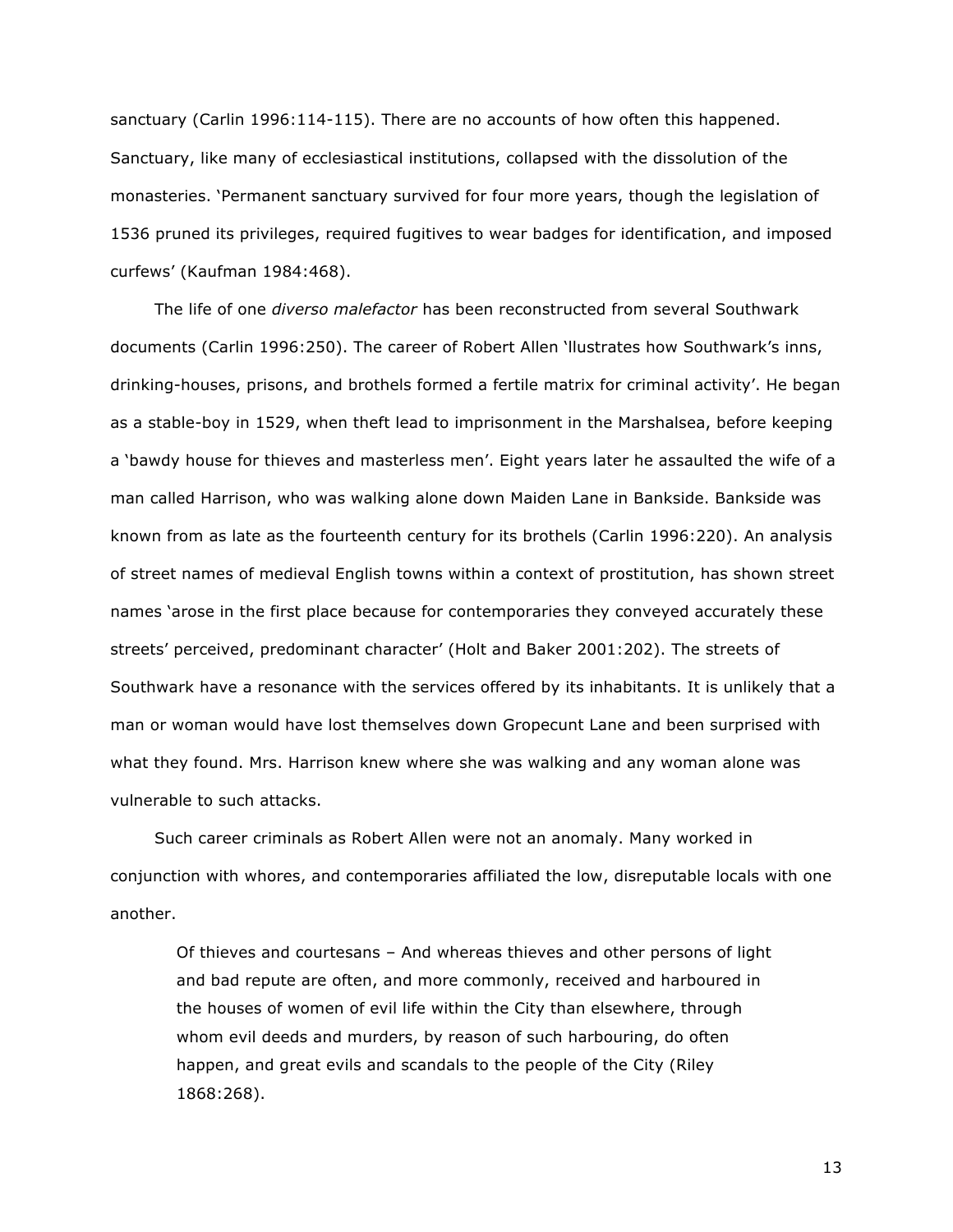Another example from the *Liber Albus*, the above ordinance then states that if any such person should be found within the City, they were to be expelled or imprisoned for forty days.

By its very legislation, the City of London encouraged Southwark to develop as the melting pot of undesirables from the City. The movements of *disverso malefactors* were directed across the River in an attempt to cleanse London of the *hore* with whom they were unwilling to interact. Whores were included with the *pacis domini regis perturbatores* because prostitution was legally classified as a breach of public order (a secular misdemeanour) rather than sexual deviance (a religious offence). The jurisdiction of prostitution was changed with location, and therefore crossing the River would determine the persecuting court.

Locals were not all bad, and some protested the corruption of the Bishop of Winchester's court. In the early sixteenth century, Alice Skelling 'complained that [Winchester's] jurors were 'only bawds and watermen, who regard neither God nor their conscience but their own appetite and the pleasure of the great officers of the court' (Karras 1996:39-40). Local honest citizens of Southwark were obviously frustrated by the hypocrisy of men of the courts who profited from their posts. Local respectable people witnessed corruption and ill life of watermen, whores, and thieves.

## **Conclusion**

The legislation controlling the movements of men and women in London was based on a reaction to the disruptive behaviours of laundresses, prostitutes, and criminals. Watermen were, therefore, considered to be of a less reputable character because their occupation facilitated the movements of such people from the City to the suburbs by transporting them across the Thames. It is evident from the fare records that travelling across the River by boat would have cost a traveller at least a penny. Wages for women agricultural workers averaged at thirty-five to forty-five shillings (700-900 pence) per annum compared to the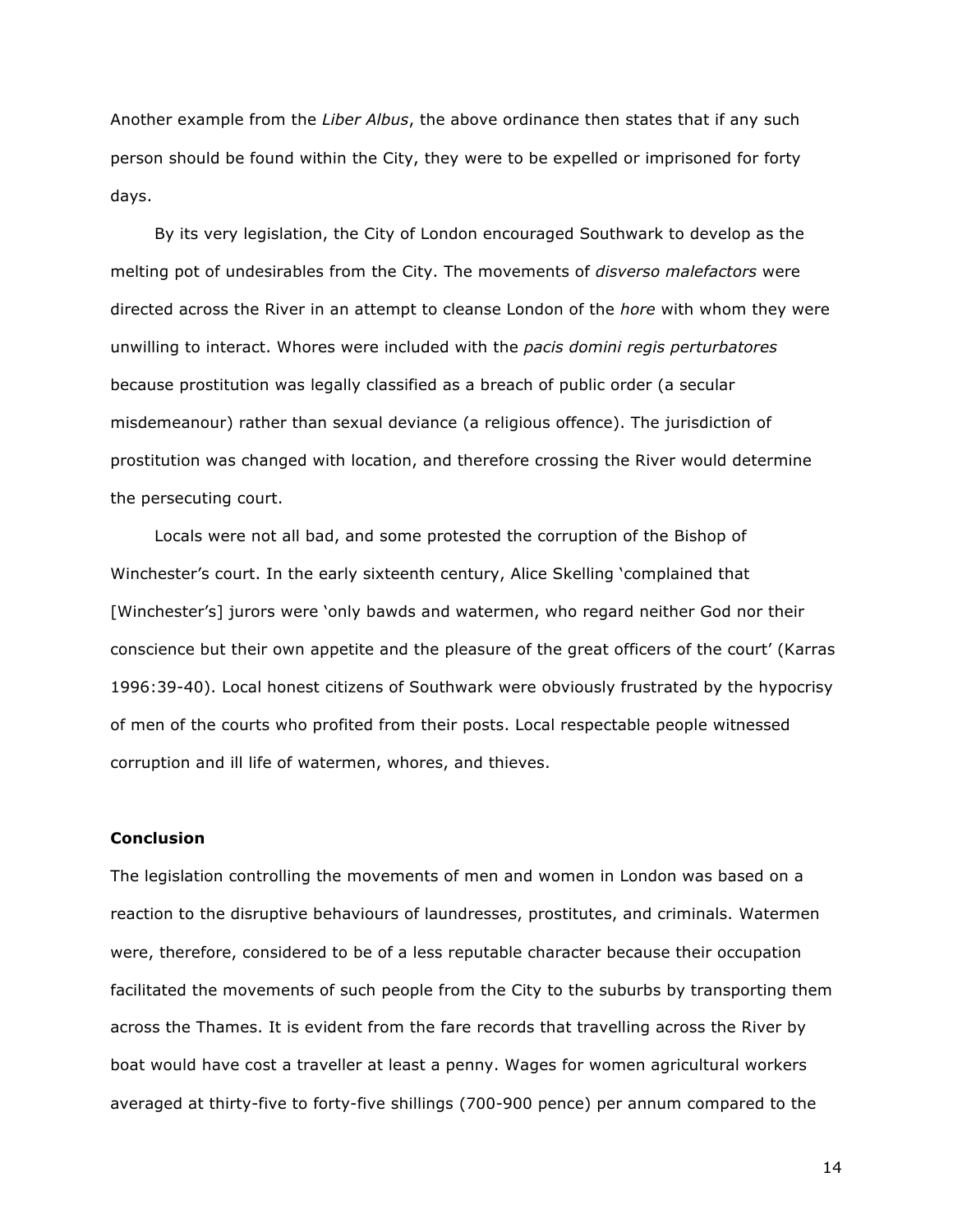meagre fourteen to eighteen shillings (280-360 pence) for laundresses (Karras 1996:79). In comparison, a whore could earn four pence per trick. This leads to the conclusion that it was not the whores that were using or abusing the watermen's services, but the clients of whores and the criminal elements.

Ordinances and regulations dictated the wishes of the elders of London, who attempted to exclude whores from the City itself whilst still benefiting from the rents and fines on the stews, whores, and bawds in Southwark, that place of dirty work and dubious morals.

## **Bibliography**

#### *Primary sources*

Anonymous, *The True History of Life and Sudden Death of Old John Overs, the rich Ferryman of London* (London, 1637)

Davis, N. (ed.), *Paston Letters and Papers of the Fifteenth Century*, Part II (Oxford Clarendon, 1976)

*Oxford English Dictionary*, 2nd Edition (1989) http://dictionary.oed.com/

Riley, H. T. (ed.), *Liber Albus: the White Book of the City of London* (London, 1861)

Riley, H. T. (ed.), *Memorials of London and London Life, 13th, 14th, and 15th centuries: being a series of extracts, local, social, and political, from the early archives of the City of London, A.D. 1276-1419* (London, 1868)

Roberts, H. and Godfrey, W. (eds.), *Survey of London*: Volume 22: Bankside: (The Parishes of St Saviour and Christchurch Southwark) (London, 1950)

Wright, T. (ed.), W. Langland, *The Vision and Creed of Piers Plowman, B Text*, 2<sup>nd</sup> edition (London, 1856)

*Secondary sources*

Carlin, M., *Medieval Southwark* (London, 1996)

Christianson, C. P., *Memorials of the Book Trade in Medieval London: The Archives of Old London Bridge* (Woodbridge, 1987)

Goldberg, P. J. P., 'Pigs and Prostitutes: Streetwalking in Comparative Perspective', in K. Lewis (ed.), *Young Medieval Women* (Stroud, 1999), 172-193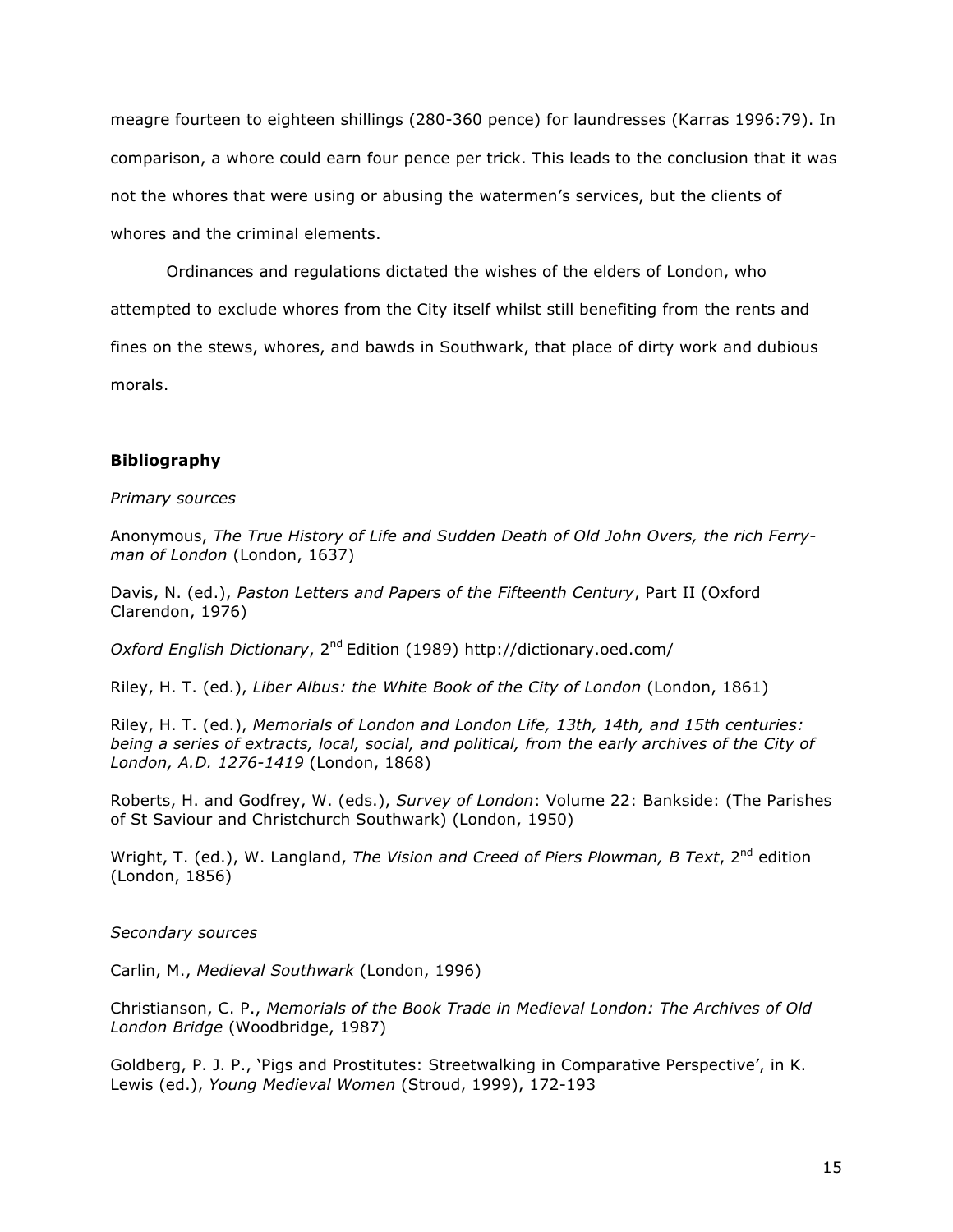Hanawalt, B., 'The Female Felon in Fourteenth-Century England', Viator, 5 (1974), 253-268

Harrison, D., The Bridges of Medieval England: Transport and Society 400-1800 (Oxford, 2004)

Higgins, A., 'Alceste the Washerwoman', in M. T. Tavormina and R. F. Yeager (eds.), The Endless Knot: Essays on Old and Middle English in Honor of Marie Borroff (Cambridge, 1995), 113-127

Karras, R. M., Common Women: Prostitution and Sexuality in Medieval England (Oxford, 1996)

Kaufman, P. I., 'Henry VII and Sanctuary', Church History, 53:4 (1984), 465-476

McSheffrey, S., 'Jurors, Respectable Masculinity, and Christian Morality: A Comment on Marjorie McIntosh's Controlling Misbehavior', The Journal of British Studies, 37 (1998), 269-278

Martin, L., Alcohol, Sex, and Gender in Late Medieval and Early Modern Europe (Basingstoke, 2001)

Rawcliffe, C., 'A Marginal Occupation? The Medieval Laundress and her Work', Gender & History, 21 (2009), 147-169

Rexroth, F., Deviance and Power in Late Medieval England (Cambridge, 2007)

## **Appendix: The Watermen's Company**

The Society of Antiquities hold five pages of fares for the Watermen's Company, printed in

1555. Now held by the Early English Books Online, of the five pages, two are the same

printing, and three are variations. The three variations are named for simplicity: A, T, and I,

after their initial letters. The three documents are reproduced below, following as closely as

possible the spelling and syntax of the original.

 $A -$ 

The Prices and Rates that euerve perticuler perfon ovveth to pay for his favre or paffage, unto Watermen, or Whyrrymen from Londō to Grauefende, and likewife from Grauefende to London, and to euery commen landing place, between the fayd two places and the rates and prices alfo of an hole fare in a whyrye, Tylte Bote, or tyde Bote, to and from any of the faid places hereafter breyfelye appeareth.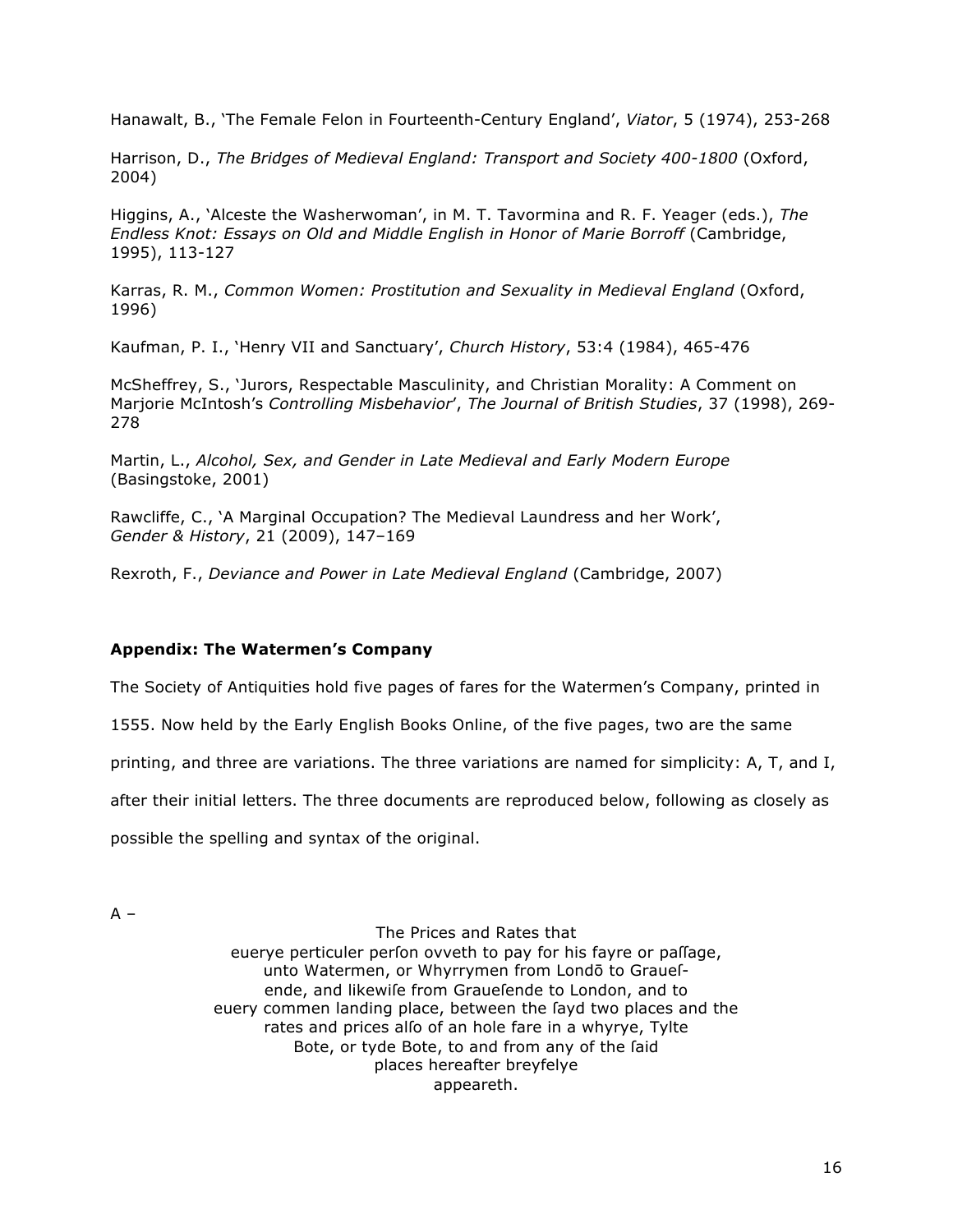| from                        | A Paffenger in the common Bardge                                                                | ii d.         |
|-----------------------------|-------------------------------------------------------------------------------------------------|---------------|
| London to                   | In a Tytle Boate with foure ores                                                                | .iiii.d.      |
| Grauefend                   | Item for the hole fare of a Whyrye to or fro cither                                             | ii.s.         |
|                             | of the fayde places.                                                                            |               |
| Grenethyth                  | A paffinger in a tyde boate so that there be twcine                                             | i.d.          |
| and grayes                  | in number.                                                                                      |               |
| Thoroke                     | The hole fare of a Tylte boate with iiii ores and a steersman.                                  | vi.s.         |
|                             | And of a whyrrye with two ores.                                                                 | xx.d.         |
|                             |                                                                                                 |               |
| Purflete                    | A paffinger in a tyde bote so there be ten in number.                                           | i.d           |
|                             | The hole fare of a tylt boate with foure ores and a Iteerlman.                                  | v.s           |
|                             | A whyrrey with two ores.                                                                        | xvii.d.       |
| Raynam                      | A paffynger in the tyde boate.<br>The hole fare of a tylte boate with foure ores & a Iterelman. | i.d.          |
| Erythe                      | And of a whyrrey with two ores.                                                                 | v.s.<br>xvi.d |
|                             |                                                                                                 |               |
| Wolwich                     | A paffinger in the tyde boate.                                                                  | i.d.          |
|                             | The hole fare of a whyrrey with two ores.                                                       | xii.d         |
|                             |                                                                                                 |               |
| Grenewi-                    | The whole fare of a whyrrey with ii.ores with the tyde.                                         | viii.d        |
| che                         | And agaynit the tyde.                                                                           | xii.d.        |
| from Rat                    | The hole fare of a whyrrey with ii.ores with the tyde.                                          | iiii.d.       |
| life to gren                | And against the tyde.                                                                           | vi.d.         |
| wich.                       |                                                                                                 |               |
| from Lon-                   | The hole fare of a whyrrey with ii.ores with the tyde.                                          | iiii.d.       |
| don to Rat                  | And against the tyde.                                                                           | vi.d.         |
| life or lyme                |                                                                                                 |               |
| houfe                       |                                                                                                 |               |
| from Lid                    | The hole fare of a whyrrey with two ores to S. Katerins or Radryff                              | ii.d.         |
| key or. S.<br><b>Diaues</b> | or other places of lyke dyftaunce.                                                              |               |
| A commer                    | No perfon that shal com aborde of any of the faid boates by the                                 |               |
| into ani                    | way betwene London and Grauelend, shal paye for hys fare aboue                                  |               |
| boa                         | the pryce afore lymytted.                                                                       |               |
| te by the                   |                                                                                                 |               |
| way.                        |                                                                                                 |               |

 $T -$ 

The Rates and Pryces that euery pertyculer perfon oweth to paye for his fare or pallage unto Watermen or Whir reymen from London Brydge to Wyndefoure, and likewyfe from<br>Wyndefoure to London Brydge, and to euerye common landing place betwene the fame two places hereafter is breifely declared.

| frō thoid fwā    | The hole fare of whyrrey with ii.ores. to Weftminfter, Lam   | iiii.d |
|------------------|--------------------------------------------------------------|--------|
| Peper ally f. ma | beth, Whitehall, or other place of like diftaunce to or fro. |        |
| ry oueries, or y |                                                              |        |
| three Cranes.    |                                                              |        |
| fro poules wha   | The hole fare of a whyrrey with two ores to Weftminfter, or  | iii.d. |
| rfe guenehith    | Whytehall or other place of lyke dyftaunce.                  |        |
| рa               |                                                              |        |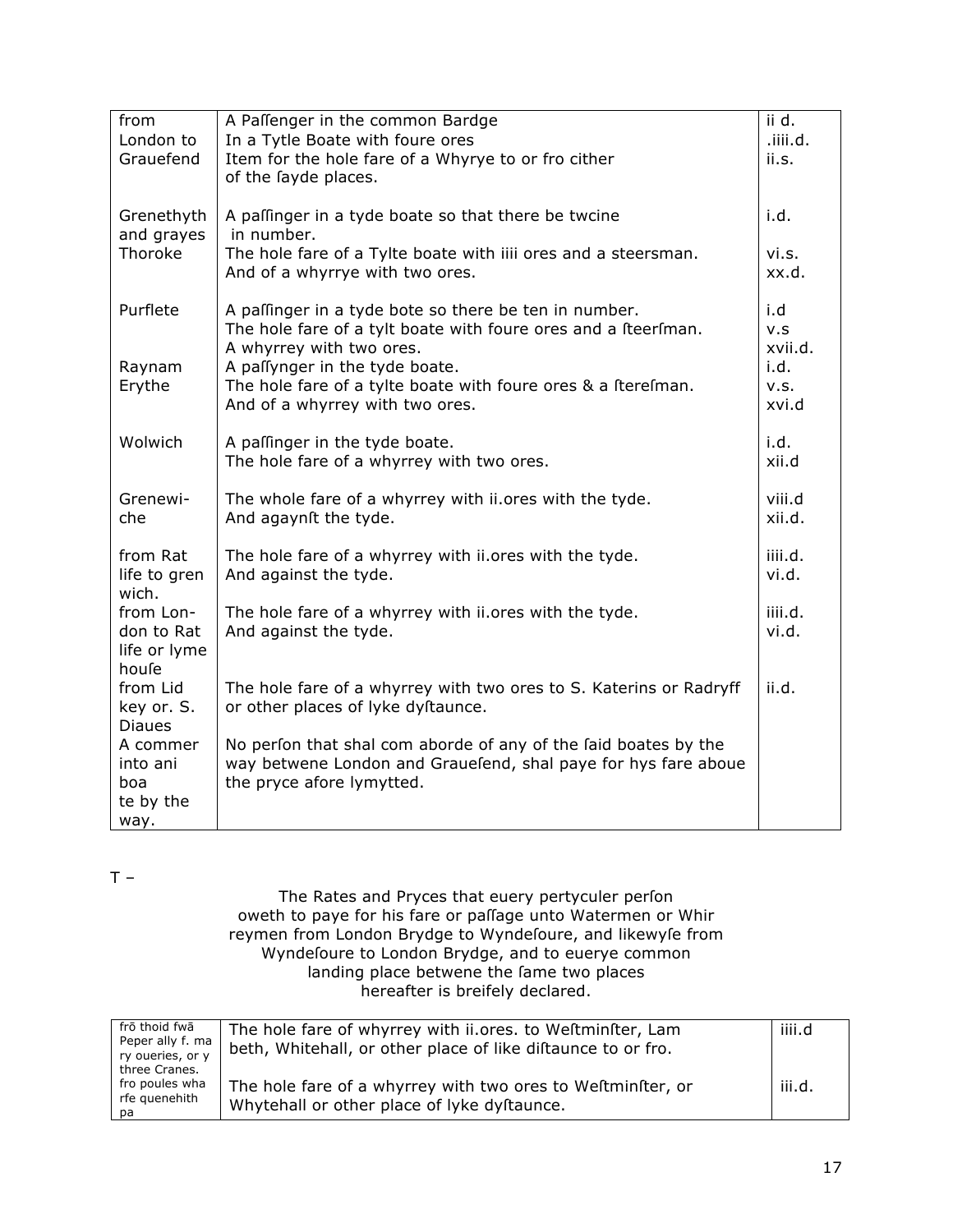| rifh garden or y<br>Blacke frieres.<br>From y white                              | The hole fare of a whyrrey with two ores to Whythall or Weft                                                                                                                | .ii.d.                      |
|----------------------------------------------------------------------------------|-----------------------------------------------------------------------------------------------------------------------------------------------------------------------------|-----------------------------|
| fryers or Tem-<br>ple Bridge.<br>From y white<br>fryers or Tem-                  | minfter, to or fro.<br>The hole fare of a whyrrey twi two ores to Saint Mary Oue<br>reys, Pepper Alley, or the iii.cranes to or fro.                                        | .ii.d.                      |
| ple Brydge.<br>Frō paules<br>whar                                                | The hole fare of a whyrrey with two ores to or fro Lambeth.                                                                                                                 | iii.d                       |
| fe, parifh gardē<br>the blacke<br>friers                                         | A whyrrey with two ores for croffynge ouer the Ryver betwene<br>London Brydge and Weftmifter.                                                                               | i.d                         |
| or whitefryers.<br>Crossing the<br>Ryuer.                                        | A Sculler for lyke labour.<br>The hole fare of a whyrrey with ores.                                                                                                         | ob.                         |
| From London<br>Brydge to chel-                                                   | The hole fare of a whyrrey with ores.                                                                                                                                       | vi.d<br>x.d                 |
| fey to and fro.<br>From London<br>to Putney, ful-<br>ham or barnel-              | The hole fare of a Tylte boate with .iiii. ores and a Sterefman<br>for one Daye.                                                                                            | v.s                         |
| nies to and fro.<br>From Londo to<br>chelfey or a<br>like<br>diftaūce to &       | The hole fare of a title boate with foure ores and a fterefman for<br>one daye.                                                                                             | vi.s                        |
| fro<br>From chefwike<br>or Mortlake or<br>lyke dyftaunce                         | The hole fare of a whyrrey with ores.<br>Of a tytle boate with iiii. ores and a fterefman for one day.                                                                      | xvi.d<br>vi.s.              |
| to or fro.<br>From londo to<br>brayneford thi-<br>fteiworth rych-<br>mond banke, | The hole fare of a whyrrey with ores.<br>And of a tytle boate with .iiii.ores and a fterfman to or fro the fayde<br>places also to and fro Todingto & Kingiton for one day. | xviii.d.<br>vi.s.viii<br>.d |
| or<br>twyckenham,<br>to and fro.<br>From londo to<br>kingston or tud-            | The fare of one perfonne in the common tylte boate of the fayde<br>town.                                                                                                    | iiii.d                      |
| dington to &<br>fro<br>From londo to                                             | The hole fare of a whyrrey with ores.                                                                                                                                       | xx.d,                       |
| hamton Courte<br>to and fro.<br>From londo to<br>otelāds to &                    | The hole fare of a whyrrey with ores.<br>And of the tylte boate with iiii.ores and a fterefman.                                                                             | ii.s.<br>viii.s             |
| fro.<br>from londō to<br>Sonbery Wilto                                           | The hole fare of a whyrrey with ores.                                                                                                                                       | iii.s                       |
| fheapertō, Way<br>bridge, Otelāds<br>chartfeye or                                | The hole fare of a tylte boate with iiii.ores and a fterefman.                                                                                                              | ix.s                        |
| ftanes to or fro.<br>From londo to<br>Windefoure to<br>and fro.                  | The hole fare of a whyrrey to or for with ores.<br>And of a tylte boate with iiii.ores and a fterefman.                                                                     | iiii.s<br>x.                |

 $\mathbf I$  -

The prices of Fares and

pallages to be payde unto Watermen from London to Grauelende, and LikeWife from Grauefende to London, and to euerye common place betwene. And alſo betwene London Brydge and Wyndeſoure, and so to euery common place of